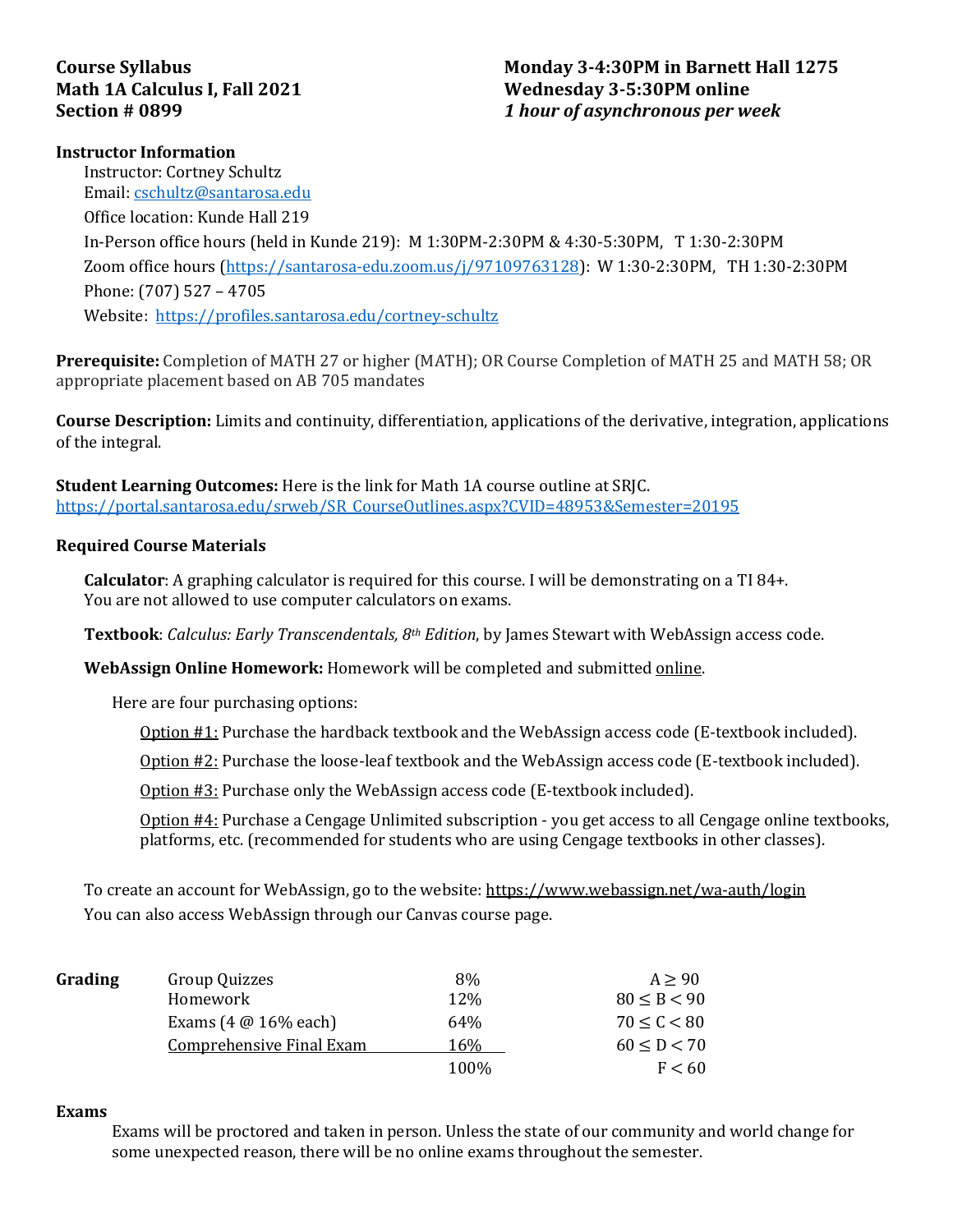Four midterm exams and a comprehensive final exam will be given during the semester, and all exams must be taken on the scheduled dates. If you miss an exam, you must contact me within 24 hours. If the absence is excused, your final exam score will replace your missed midterm score. Make-up exams are not given.

## **Canvas**

Throughout the course, I will post notes, handouts, exam keys, grades and other resources on Canvas.

## **Class Meetings**

Our class will meet in person on Mondays 3-4:30PM and *online* Wednesdays 3-5:30PM for the duration of the semester. There will be 1 hour of asynchronous instruction per week that is reserved for working on group quizzes or watching recorded lecture videos.

## **Group Quizzes**

Ten group quizzes will be given throughout the semester. You will be required to write out solutions for problems, take pictures of your solutions, and upload your work to Canvas. One submission for each group will be graded and everyone in that group will receive the same score – make sure to go over your solutions with your group members before turning in your quizzes! Your 2 lowest group quiz scores will be dropped.

## **Homework Grading/Late Homework**

Select homework sections will be due once a week (generally Sunday nights by 11:59PM). You have 5 *attempts* at answering a homework question. If the first 2 attempts are incorrect, SEEK HELP. If homework is not completed by the due date and time, you have 24 hours to complete the remaining problems for half-credit.

### **Attendance**

Daily attendance is essential to your success in this course. You may be dropped from the course if you have more than 4 absences. Arriving late or leaving class early may count as an absence.

### **Class Behavior Rules**

- Students are to act respectfully and pay attention while in class.
- Please arrive on time and stay for the entire class period.
- Cell phones are to be turned off or set to silent mode.
- Students are expected to watch lecture videos before coming to class.
- Students are expected to read the textbook.
- Students are expected to ask questions.
- Students are expected to be active participants in their education and do their best every day.

### **Important Academic Calendar Dates**

| Monday, August 16th          | Classes begin                                 |
|------------------------------|-----------------------------------------------|
| Sunday, August 29th          | Last day to drop a class and receive a refund |
| Sunday, September 5th        | Last day to drop a class without a "W" symbol |
| Sunday, November 14th        | Last day to drop a class with "W" symbol      |
| <b>MONDAY, DECEMBER 13th</b> | FINAL EXAM (1-3:45PM)                         |

### **Cheating/Plagiarism**

Please read SRJC's policy/procedure on academic integrity at <http://www.boarddocs.com/ca/santarosa/Board.nsf/goto?open&id=A63TMC78051C> All exams (including the final) must be done by the student alone. Any student who violates this rule will receive a zero. A student who commits a second offense may receive a failing grade in the class.

Reminder: COPYING SOLUTIONS FROM THE INTERNET IS CHEATING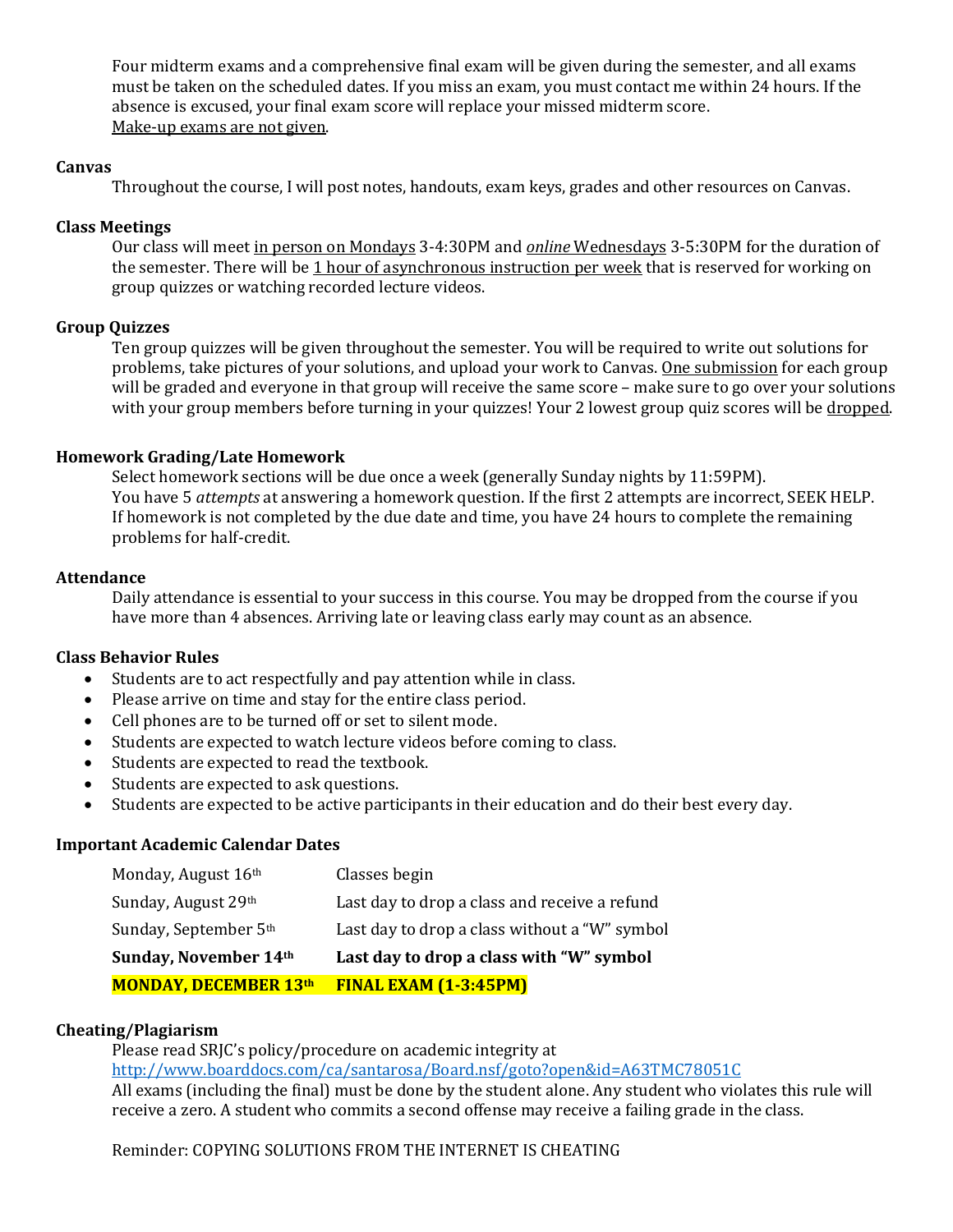## **Accommodations for Disabilities**

Please provide the Authorization for Academic Accommodations (AAA letter) from the Disability Resources Department (DRD) to me as soon as possible. You may also speak with me privately during office hours about your accommodations.

## **Tutoring**

Free tutoring is available to all registered SRJC students.

- **SRJC Tutorial Centers** can be accessed through the website: [https://college-skills.santarosa.edu/srjc](https://college-skills.santarosa.edu/srjc-tutorial-centers)[tutorial-centers](https://college-skills.santarosa.edu/srjc-tutorial-centers)
- **Math Lab Tutorial Center**: <https://mathematics.santarosa.edu/online-math-lab-tutoring>

## **Calculator & Laptop Rentals**

Students may place online requests for Reserve items, including textbooks, calculators and laptops. This curbside pick-up service will be available by appointment. Loan periods will be for the entire Fall 2021 semester. Reserve item check-outs to students will be on a first-come, first-served basis, until all physical copies are gone. Students will keep Reserve items for the entire semester.

Use this link to find more information about rentals[: https://libguides.santarosa.edu/RemoteAccess](https://libguides.santarosa.edu/RemoteAccess)

Fall 2021 - Math 1A (MW 3-5:30)

|                           | <b>MONDAY</b>                                                             | <b>TUESDAY</b> | <b>WEDNESDAY</b>                                           | <b>THURSDAY</b> |
|---------------------------|---------------------------------------------------------------------------|----------------|------------------------------------------------------------|-----------------|
|                           | 3-4:30PM (in person)                                                      |                | 3-5:30PM (online)                                          |                 |
| Week 1<br>Aug 16 - Aug 19 | Introduction/Trig Review                                                  |                | 2.1 Tangent & velocity<br>2.2 Limit of a function          |                 |
| Week 2<br>Aug 23 - Aug 26 | 2.2 Limit of a function<br>2.3 Calculating limits<br><b>GROUP QUIZ #1</b> |                | 2.3 Calculating limits<br>2.5 Continuity                   |                 |
| Week 3<br>Aug 30 - Sep 2  | 2.6 Horiz. Asymptotes<br><b>GROUP QUIZ #2</b>                             |                | 2.7 Derivatives<br>2.8 Derivatives as<br>functions         |                 |
| Week 4<br>Sep 6 - Sep 9   | <b>NO CLASS - LABOR DAY</b>                                               |                | 3.1 & 3.2 Derivative Rules                                 |                 |
| Week 5<br>Sep 13 - Sep 16 | <b>EXAM1</b>                                                              |                | 3.3 Derivatives of trig<br>functions<br>3.4 Chain Rule     |                 |
| Week 6<br>Sep 20 - Sep 23 | 3.4 Chain Rule<br>3.5 Implicit Differentiation<br><b>GROUP QUIZ #3</b>    |                | <b>3.6 Derivatives of logs</b><br><b>3.9 Related Rates</b> |                 |
| Week 7<br>Sep 27 - Sep 30 | <b>3.9 Related Rates</b><br>3.10 Linear approx<br><b>GROUP QUIZ #4</b>    |                | 3.10 Linear approx<br>3.11 Hyperbolic Functions            |                 |